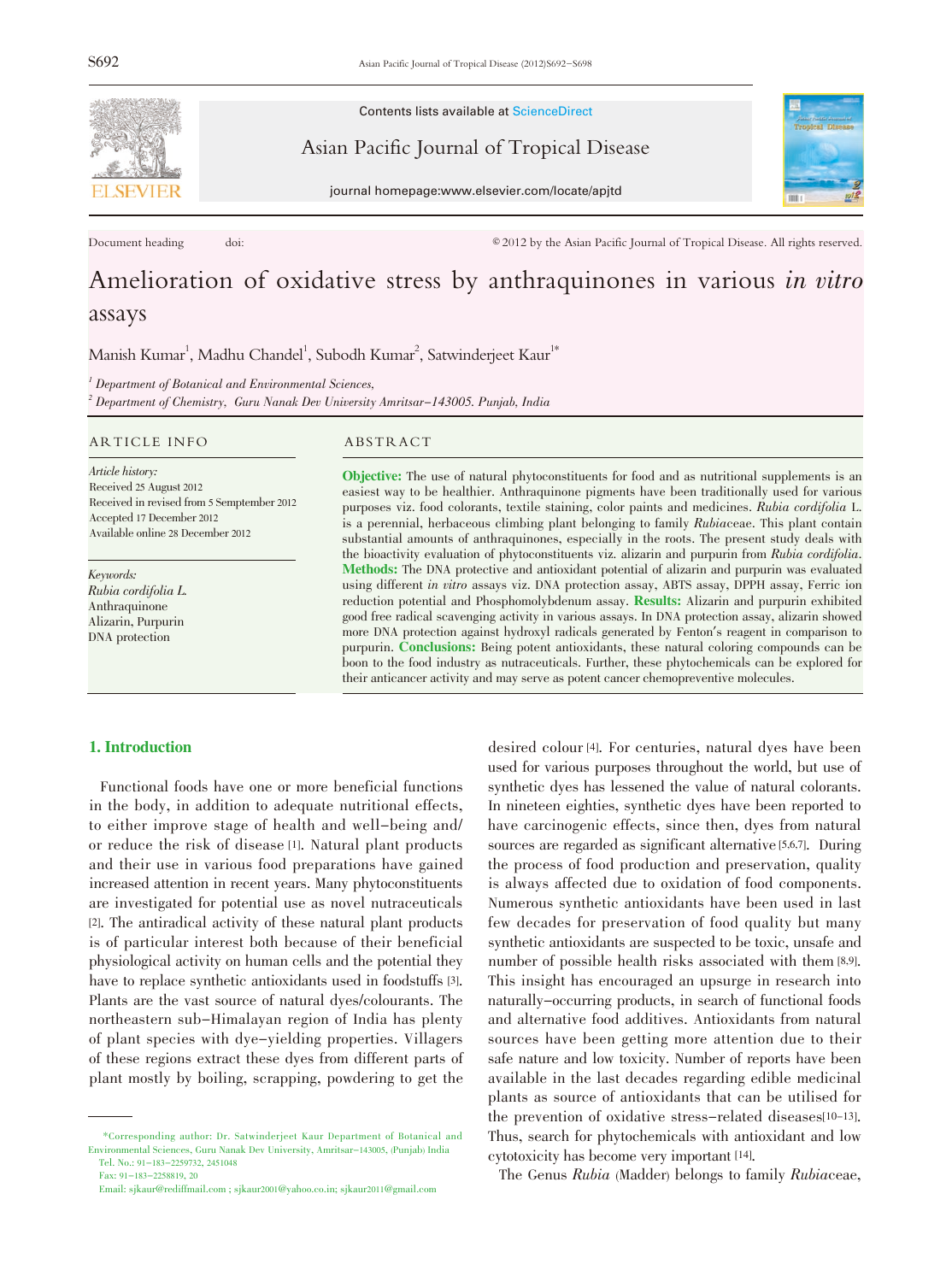is found in different parts of the world. Numerous plants belonging to this family are reported to contain anthraquinones especially in their roots[15]. Anthraquinones have been known to exhibit a wide range of bioactivities such as antimicrobial, antifungal, hypotensive, analgesic, antimalarial [16]. Anthraquinones have extensive applications such as in food coloring, textile dyeing, paints and medicines [17,18]. Anthraquinones constitute the major group of naturally occurring quinones. Numerous anthraquinones have been isolated from roots of madder, among them alizarin (1,2-dihydroxy anthraquinone) and purpurin (1,2,4 -trihydroxy anthraquinone) which gives the reddish orange or yellow dye are important one [19,20].

Keeping in mind, the importance of these colouring compounds, the present study was planned to evaluate genoprotective/antiradical efficacy of anthraquiones, purpurin and alizarin phytoconstituents from R. cordifolia L roots.

#### 2. Materials and methods

# 2.1. Chemicals

2, 2-Diphenyl-1-picrylhydrazyl (DPPH), Ferric chloride, 2, 2-Azinobis (3- ethylbenzothiazoline-6-sulfonate) (ABTS), Ammonium molybdate were obtained from HiMedia Pvt. Limited. Mumbai, India. Ascorbic acid and Rutin were obtained from Sigma (St. Louis, MO, USA). pBR322 Plasmid DNA was purchased from Genei Pvt. Ltd., Bangalore (India). All other reagents were of analytical grade (AR).

# 2.2. Plant material and isolation

The roots of Rubia cordifolia were purchased from local market at Amritsar, Punjab, India. A voucher specimen no. 0342-B-03/2006, has been submitted to the Herbarium of the Department of Botanical and Environmental Sciences, Guru Nanak Dev University, Amritsar, Punjab. The roots were washed with running water to remove any dust impurities and dried at 40°C. They were finely powdered and percolated with 80% hexane to obtained hexane extract. The hexane extract was subjected to column chromatography which yielded the "RCA fraction" on elution with hexane: ethyl acetate  $(94:6)$  (Fig. 1). Purpurin (CAS 81-54-9) was a kind gift from S. Arimoto-Kobayashi, Faculty of Pharmaceutical Sciences, Okayama University, Tsushima, Okayama, Japan.

# 2.3. Phytochemical analysis

The thin layer chromatography (TLC) of the isolated fraction "RCA" was performed on precoated Kieselgel 60F254 plates (Merck, Germany) which revealed it to be a single spot having same Rf value to standard alizarin, which was characterized structurally using mass spectroscopic technique. For this, 1 mg of compound was sonicated for 15 minutes with a mixture of acetonitrile and water of HPLC grade (50:50) at room temperature. Twenty microlitre of this solution was injected into the capillary tube of the mass spectrophotometer and the spectrum (fragmentation pattern) was recorded.

# 2. 4. Testing of Purpurin and Alizarin for antioxidant and genoprotective activities

#### 2.4.1. Antioxidant activity

DPPH scavenging activity was carried out by the method of Blois [21] with slight modifications. Different concentrations (300  $\mu$ l each) of test samples were dissolved in methanol and taken in test tubes in triplicates. Then 2 ml of 0.1 mM methanol solution of DPPH (2, 2-Diphenyl-1-picrylhydrazyl) was added to each of the test tubes and were shaken vigorously. After 30 minutes, absorbance was taken at 517 nm using UV-VIS spectrophotometer (Systronics 2202 UV-Vis Spectrophotometer, India). The control was prepared by adding vehicle solvent instead of test samples. Rutin was used as antioxidant standard.

Radical scavenging activity  $\% = A0 - A1/A0 \times 100$ 

where A0 is the absorbance of DPPH solution. A1 is the absorbance of reaction mixture (containing test sample & DPPH solution).

ABTS<sup>+</sup> scavenging assay was carried out by the method given by Re et al. [22]. ABTS cations were generated by reacting 7 mM ABTS stock solution and 2.45 mM Potassium persulfate and allowing the mixture to stand in the dark at room temperature for 12-16 h before use. The ABTS cation solution was diluted with ethanol to an absorbance of 0.70 (  $\pm$ 0.02) at 734 nm. About 300  $\mu$  of test solution was added to the diluted ABTS cation solution (2 ml) and absorbance reading was taken up to 5 min (Systronics 2202 UV-Vis Spectrophotometer, India). Rutin was used as antioxidant standard.

Radical scavenging activity  $\% = A0 - A1/A0 \times 100$ 

where A0 is the absorbance of ABTS solution. A1 is the absorbance of reaction mixture (containing test sample & ABTS solution).

Reducing potential of test samples was determined using the method of Oyaizu [23]. About 1 ml of different concentrations (40-200  $\mu$  g/mL) of test samples were dissolved in methanol and taken in the test tubes in triplicates. To the test tubes, 2.5 ml of phosphate buffer (pH 6.6, 0.2M) and 2.5 ml of 1% Potassium ferricyanide solution was added. These contents were mixed well and were incubated at  $50^{\circ}$  for 20 minutes. After incubation, 2.5 ml of 10% trichloroacetic acid (TCA) was added and kept for centrifugation at 3000 rpm for 10 minutes. After centrifugation, 2.5 ml of supernatant was taken and to this, 2.5 ml of double distilled water was added, followed by addition of 0.5 ml of 0.1% ferric chloride. The absorbance was measured spectrophotometrically at 700 nm using UV-VIS spectrophotometer (Systronics 2202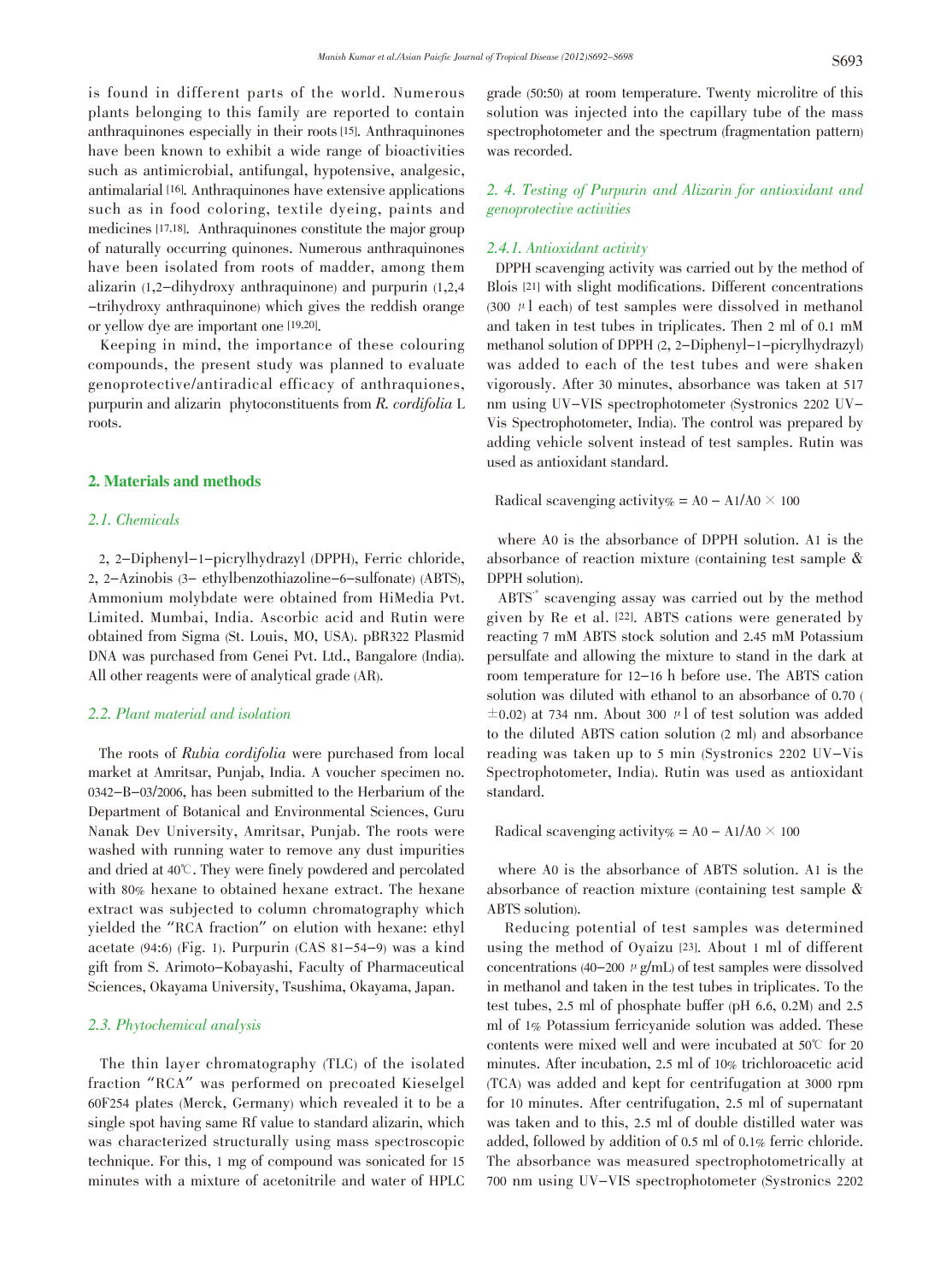UV-Vis Spectrophotometer, India). Increase in absorbance of reaction mixture was interpreted as increase in reducing ability of the test samples and the results were compared with ascorbic which was used as reference compound. The percentage of reduction of the sample as compared to the standard (ascorbic acid) was calculated using the formula:

% Reducing power =  $[1-(1-As/Ac) \times 100]$ 

where Ac = absorbance of standard compound at maximum concentration tested, and As = absorbance of sample.

The total antioxidant activity of the test sample was evaluated by the phosphomolybdenum method [24]. An aliquot of 0.3 ml of sample solution was mixed with 3 ml of the reagent solution (0.6 M sulphuric acid, 28 mM sodium phosphate and 4 mM ammonium molybdate). The tubes were capped with silver foil and incubated at  $95^{\circ}$  for 90 min. The tubes were cooled to room temperature and the absorbance of aqueous solution was measured at 695 nm against a blank. Total antioxidant activity was expressed in relation of ascorbic acid and calculated by following formula: % TAC =  $(As - Ac) / (Aaa - Ac) \times 100$ 

where Ac was the absorbance of the control (blank, without extract), As was the absorbance in the presence of the extract and Aaa was absorbance of ascorbic acid.

#### 2.4.2. Genoprotective activity

A DNA protection assay was performed using supercoiled pBR322 plasmid DNA with slight modifications according to our previous report [25]. Plasmid DNA was incubated with Fenton's reagents (30 mM  $H<sub>2</sub>O<sub>2</sub>$ , 50 mM ascorbic acid and 80  $mM$  FeCl<sub>3</sub>) containing test sample and the finally volume of the mixture was raised up to 20  $\mu$ . The mixture was then incubated for 30 min at  $37^{\circ}$  followed by addition of loading dye and electrophoresis was carried out in TAE buffer (40mM Tris base, 16mM acetic acid 1mM EDTA, pH 8.0) at 60 V for 2.5 h. DNA was analyzed followed by ethidium bromide staining using Gel Doc XR system (Bio-Rad, USA).

# 2.6. Statistical analysis

The results were presented as the average and standard error of three experiments. Regression analysis was carried out by best fit method and  $IC_{50}$  values were calculated using regression equation. The data were also analyzed for statistical significance using analysis of variance (one-way ANOVA) and the difference among means was compared by high-range statistical domain (HSD) using Tukey's test. The significance of results was checked at  $*P \leq 0.05$ .

#### 3. Results

# 3.1. Structural elucidation of 'RCA' fraction

A red coloured fraction isolated from the hexane extract, namely 'RCA' fraction was characterized using mass spectroscopic technique. The mass spectrum of 'RCA' fraction gives parent peak at 241.16 and points to the molecular formula  $C_{14}H_8O_4$ . The structure of alizarin and purpurin is given in Fig. 2.

# 3.2. Antioxidant studies

In DPPH assay, alizarin and purpurin showed 71.77% inhibition (IC<sub>50</sub> 20.55  $\mu$  g/mL) and 57.58% (IC<sub>50</sub> 72.96  $\mu$  g/mL)

#### Table 1.

DPPH radical scavenging activity  $\infty$  of alizarin, purpurin and standard rutin (mean  $\pm$  SE; n = 3). Means within the column followed by different superscript letters were significantly different at  $*P \leq 0.05$ .

| S.No. | Concentration( $\mu$ g/mL) | Alizarin             | Purpurin             | Rutin              |
|-------|----------------------------|----------------------|----------------------|--------------------|
|       | 40                         | $55.08 \pm 0.417a$   | $36.23 \pm 0.913a$   | $28.48 \pm 0.260a$ |
|       | 80                         | $66.58 \pm 1.192$    | $57.12 \pm 1.902$ h  | 53.15 $\pm$ 0.770b |
|       | 120                        | $69.14 \pm 0.253c$   | 63.16 $\pm$ 1.426c   | $73.33 \pm 0.220c$ |
|       | 160                        | $71.13 \pm 0.664$ cd | 59.93 $\pm$ 1.076d   | $74.61 \pm 0.655c$ |
|       | 200                        | $71.77 \pm 0.340$ d  | $57.58 \pm 0.565$ db | $76.78 \pm 0.310d$ |

Regression analysis: Alizarin (\*r = 0.9628); Purpurin (\*r = 0.9715); Rutin (\*r = 0.9731). One way anova: Alizarin (F ratio =49.9657\*: HSD =2.5452); Purpurin (F ratio =76.589\*:HSD = 5.6189); Rutin (F ratio = 2836.862\*: HSD = 1.7842).

#### Table 2.

ABTS cation radical scavenging activity  $\ll 6$  of alizarin, purpurin and standard rutin (mean  $\pm$  SE; n = 3). Means within the column followed by different superscript letters were significantly different at  $P \le 0.05$ 

| S.No. | Concentration $(\mu g/mL)$ | Alizarin            | Purpurin            | Rutin               |  |
|-------|----------------------------|---------------------|---------------------|---------------------|--|
|       |                            | $28.00 \pm 0.449a$  | $15.31 \pm 0.156a$  | $22.44 \pm 1.140a$  |  |
|       |                            | $44.00 \pm 0.000$   | $54.59 \pm 0.255 b$ | $23.99 \pm 0.830 b$ |  |
|       | 10                         | $60.96 \pm 0.285c$  | $69.26 \pm 0.321c$  | $28.20 \pm 0.790c$  |  |
| 4     | 20                         | $65.90 \pm 0.941$ d | $91.20 \pm 0.201$ d | $41.87 \pm 0.830d$  |  |
|       | 40                         | $96.45 \pm 0.000e$  | $99.19 \pm 0.000e$  | $56.04 \pm 0.910e$  |  |
| 6     | 80                         | 99.00 $\pm$ 0.000f  | 99.19 $\pm$ 0.000e  | 99.82 $\pm$ 0.720f  |  |
|       | 120                        | $99.00 \pm 0.000$   | 99.19 $\pm$ 0.000e  | 99.82 $\pm$ 0.230f  |  |

Regression analysis: Alizarin (\*r = 0.9715); Purpurin (\*r = 0.9591); Rutin (\*r = 0.9934). One way anova: Alizarin (F ratio = 3875.401\*: HSD = 2.2669); Purpurin (F ratio = 10427.14\*: HSD = 1.4144); Rutin (F ratio = 38552.92\*: HSD = 0.8363).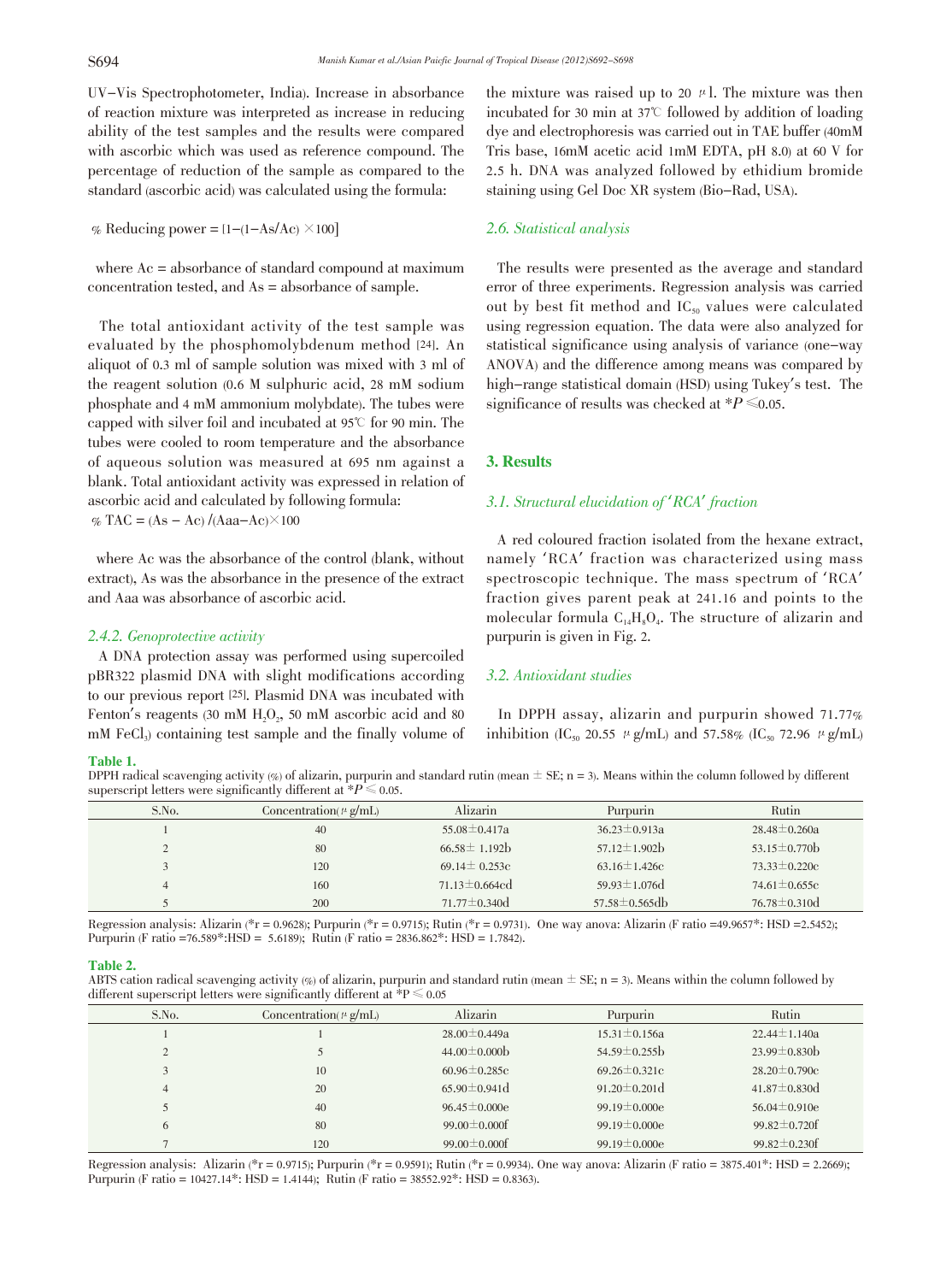#### Table 3.

Reducing potential (%) of alizarin, purpurin in comparison to standard ascorbic acid (mean  $\pm$  SE; n = 3). Means within the column followed by different superscript letters were significantly different at  $*P \leq 0.05$ 

| S.No. | Concentration( $\mu$ g/mL) | Alizarin                       | Purpurin                       | Ascorbic acid                  |
|-------|----------------------------|--------------------------------|--------------------------------|--------------------------------|
|       | 40                         | $26.85 \pm 0.574$ <sup>a</sup> | $28.45 \pm 0.195^{\circ}$      | $15.77 \pm 0.817$ <sup>a</sup> |
|       | 80                         | $64.97 \pm 2.489$ <sup>b</sup> | $50.79 \pm 0.412^{\circ}$      | $42.77 \pm 1.550^{\circ}$      |
|       | 120                        | $72.52 \pm 0.496$ <sup>c</sup> | $72.29 \pm 0.770$ <sup>c</sup> | $54.50 \pm 1.000$ <sup>c</sup> |
|       | 160                        | $80.52 \pm 0.401$ <sup>d</sup> | $83.85 \pm 2.250$ <sup>d</sup> | $78.07 \pm 1.070$ <sup>d</sup> |
|       | 200                        | $83.87 \pm 0.409e$             | 94.95 $\pm$ 0.137e             | $100.00 \pm 0.060e$            |

Regression analysis: Alizarin (\*r = 0.9695); Purpurin (\*r = 0.9853); Ascorbic acid (\*r = 0.9944). One way anova: Alizarin (F ratio = 1738.543\*: HSD = 2.5656); Purpurin (F ratio = 1374.472\*: HSD = 3.3221); ascorbic acid (F

inhibition at highest concentration of 200  $\mu$  g/mL respectively in comparison to rutin ( $IC_{50}$  54.54  $\mu$  g/mL) (Table 1). In ABTS assay, alizarin showed radical scavenging activity of 99% while purpurin showed 99.19% of inhibition at the highest tested concentration of 120  $\mu$  g/mL (Table 2). Rutin showed IC<sub>50</sub> of 24.78  $\mu$  g/mL (Table 2)

#### Table 4.

IC50 values for alizarin, purpurin and standard compounds in different in vitro antioxidant assays.

| IC50 values ( $\mu$ g/mL) |       |       |       |                                       |
|---------------------------|-------|-------|-------|---------------------------------------|
| Assay                     |       |       |       | Alizarin Purpurin Rutin Ascorbic acid |
| DPPH assay                | 20.55 | 72.96 | 54.05 |                                       |
| $ABTS.+$ assay            | 4.91  | 4.60  | 24.78 |                                       |
| Reducing power assay      | 62.17 | 71.27 |       | 76.71                                 |





Figure 1. Isolation protocol of alizarin from R. cordifolia L. roots.

The reducing capacity of a compound Fe3+/ferricyanide complex to ferrous form may serve as indicator of its antioxidant potential. At the concentration of 200  $\mu$  g/mL, the alizarin and purpurin exhibited 83.87% (IC<sub>50</sub> 62.17  $\mu$  g/mL) and 94.95% (IC<sub>50</sub> 71.27  $\mu$  g/mL) of inhibition in comparison to standard ascorbic acid (Table 3).The phosphomolybdenum or total antioxidant capacity assay is based on the reduction of Mo(VI) to Mo(V) on the addition of antioxidant sample and resulting in the formation of a greenish phosphate/Mo(V) complex (acidic pH & higher temperature). In present study, both anthraquinones viz. alizarin and purpurin reduced

Mo(VI) to Mo(V) and the total antioxidant capacity of test samples is expressed in comparison to ascorbic acid and found to be 8.28% and 10.12% in comparison to ascorbic acid.



Figure 2. Structure of alizarin and purpurin.



Figure 3. Effect of alizarin on the protection of supercoiled pBR322 DNA against hydroxyl radical generated by the fenton's reaction. Lane 1: pBR322 DNA Lane 2: pBR322 DNA + Fenton's reagent (DNA damage control), Lane 3: pBR322DNA + Fenton's reagent + Alizarin (50  $\mu$  g/mL), Lane 4: pBR322 DNA + Fenton's reagent + Alizarin (100  $\mu$  g/mL), Lane 5: pBR322 DNA + Fenton's reagent + Alizarin (150  $\mu$  g/mL),

Lane 6: pBR322 DNA + Fenton's reagent + Alizarin (200  $\mu$  g/mL)

#### 3.3. Genoprotective activity

When pBR322 plasmid DNA was exposed to Fenton's reagent, it caused conversion of DNA band from Form I (Native plasmid DNA) to Form II (single-stranded, nicked circular plasmid DNA) and Form III (Linear form). Alizarin was found to be more effective than purpurin. Alizarin showed its protective effect against hydroxyl radical generated by Fenton's reagent even at low concentration of 50  $\mu$  g/mL. Purpurin showed protection at lower concentration only. Above 100  $\mu$  g/mL, it caused damage to plasmid DNA resulting in the formation of open circular and linear forms (Fig. 3 & 4).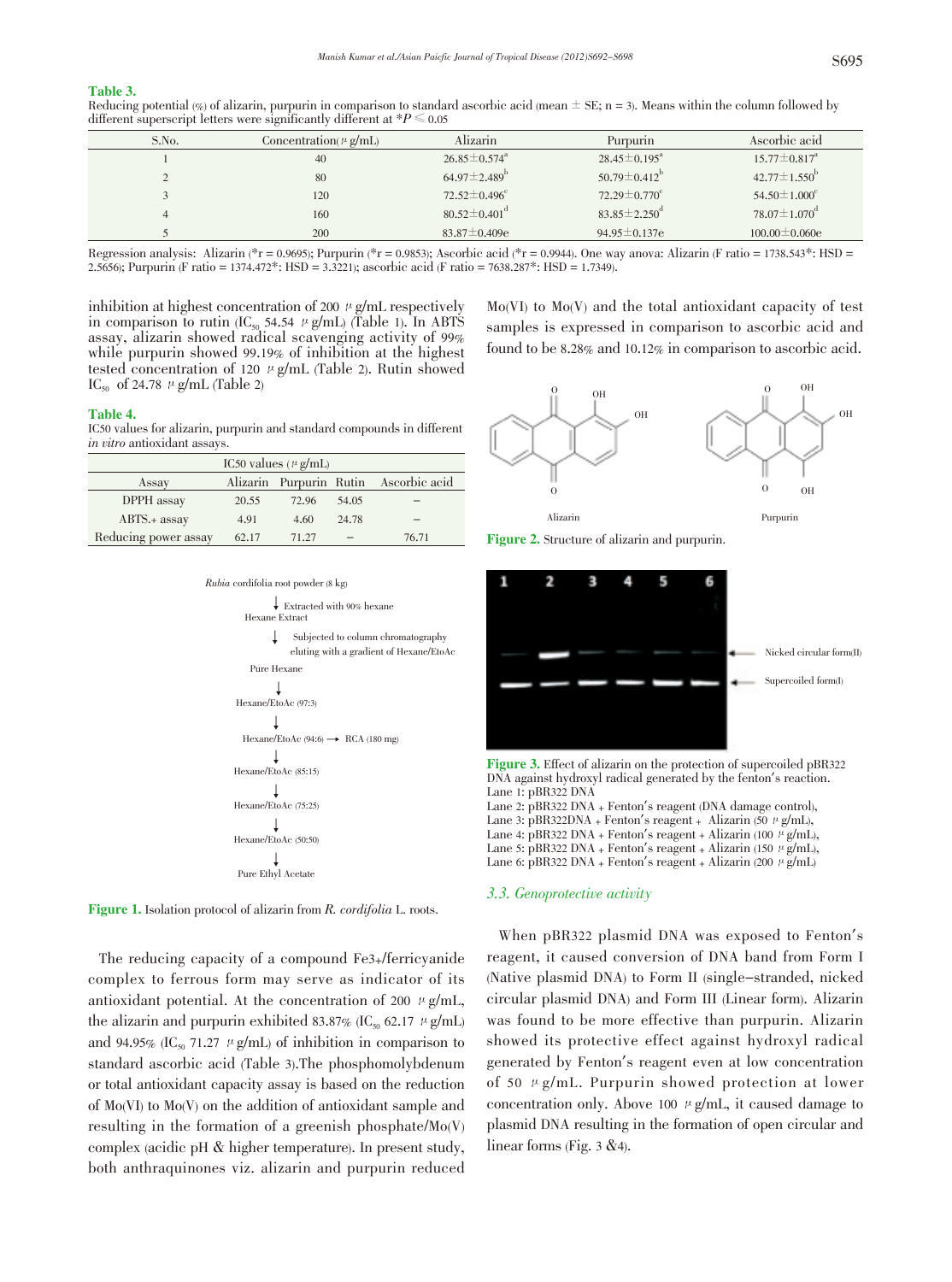Figure 4. Effect of purpurin on the protection of supercoiled pBR322 DNA against hydroxyl radical generated by the fenton's reaction. Lane 1: pBR322 DNA

Lane 2: pBR322 DNA + Fenton's reagent (DNA damage control), Lane 3: pBR322DNA + Fenton's reagent + Purpurin (50  $\mu$  g/mL), Lane 4: pBR322 DNA + Fenton's reagent + Purpurin (100  $\mu$  g/mL), Lane 5: pBR322 DNA + Fenton's reagent + Purpurin (150  $\mu$  g/mL), Lane 6: pBR322 DNA + Fenton's reagent + Purpurin (200  $\mu$  g/mL)

### 4. Discussion

## 4.1. Antioxidant activity

Bioactive compounds are well known for the prevention/ treatment of various types of human ailments viz. cardiovascular diseases, cancer etc. In last few decades, evaluation of antioxidant action of various natural products has received much attention. Antioxidants are beneficial in retarding oxidative degradation of food stuffs having high lipid content. Number of reactive oxygen species (ROS) are formed in human body such as superoxide anion, hydroxyl radical and hydrogen peroxide etc. Oxidative damage caused by ROS may result in DNA lesions, loss of functions of enzymes, increased cell permeability, disturbed cell signaling and necrotic cell death or apoptosis [26-29]. Purpurin occurs as a glycoside in the madder root (Rubia) together with alizarin [30]. Both purpurin and alizarin are dye molecules and possess antimutagenic potential [31-32]. The free radical scavenging activities of both compounds was checked using DPPH assay. The feature of an antioxidant molecule is its potential to trap free radicals. The antioxidant donates protons to DPPH radical resulting in change in color from purple to yellow. The decrease in absorption is taken as the measure of the extent of radical scavenging. In the present study, both molecules showed good radical scavenging potential. Alizarin scavenged DPPH radicals with IC<sub>50</sub> of 20.55  $\mu$  g/mL while Purpurin showed IC<sub>50</sub> of 72.96  $\mu$  g/mL (Table 4). Jin et al. [33] reported these two hydroxyanthraquinones (alizarin and prupurin) along with pseudopurpurin may acts as antioxidant theoretically based on functional density theory. Shikonin and its derivatives have also been reported to possess radical scavenging activity [34]. In ABTS assay, alizarin and purpurin showed IC<sub>50</sub> values of 4.91 and 4.60  $\mu$  g/mL respectively (Table 4). In Ferric ion reduction potential assay, alizarin and purpurin showed IC<sub>50</sub> values of 62.17 and 71.27  $\mu$  g/mL respectively in comparison to ascorbic acid (Table 4). Anthraquinones, juglanthraquinone A and juglanthraquinone B and 9,10-dihydro-4,8-dihydroxy-9,10-dioxoanthracene-2carboxylic acid isolated from the stem bark of Juglans mandshurica showed good radical scavenging potential in DPPH and ABTS assay [35]. Anthraquinones, morindone isolated from the cell suspension culture of Morinda elliptica found to be active radical scavenger [36]. In TAC assay, alizarin and purpurin showed 8.28 and 10.12% antioxidant activity in comparison to ascorbic acid. Anthraquinones isolated from Reynoutria sachalinensis showed very high antioxidant potential [37]. Svetlana et al. [38] studied density functional theory (DFT) calculations to estimate the antioxidant activity of purpurin a naturally occurring anthraquinone pigment and antioxidant activity of purpurin was elucidated by its bond dissociation enthalpy and ionization potential. Our study provides practical proof to these density functional theory based study. Anthraquinones can acts as very good electron and hydrogen donors. Further, radical structures of these are also stable due to resonance delocalization. There are three main mechanism by which anthraquinones act as antioxidant viz. a) hydrogen atom transfer (HAT) mechanism which is based on direct free radical scavenging by transfer of the hydrogen atom to a radical; b) The chain breaking mechanism that leads to indirect hydrogen abstraction i.e named electron transferproton transfer (ET-PT) mechanism; c) a sequential proton loss-electron transfer (SPLET) mechanism [38]. Antioxidant activity of these compounds is difficult to understand not only because of different methods used to determine their antioxidant power but also due to different perspectives on the molecular mechanism of radical scavenging and the structural dependence of the antioxidant action [39]. Further, it is also well known that the behavior of hydroxyl moieties in compounds mainly depends on the electronic effects of the adjacent groups and the overall geometry of compounds. Both these molecules are dyes and possess good radical scavenging activity; they can be used as food additives and colorant in sweets, various food delicacies etc. Further, these phytoconstituents are of natural origin and are safer than synthetic food additives. These phytochemicals can also protect food from oxidative deterioration.

# 4.1. Genoprotective activity

Hydroxyl radicals are generated under aerobic conditions by Fenton's reagent resulting in oxidative damage viz. single and double strand breaks in DNA, base modification and cross linking of DNA with proteins. So, tissue exposed to hydroxyl radicals may lead to cancer, cardiovascular diseases, cataract and neurological disorders [40]. Hydroxyl radicals can react with the ribose moiety of nucleic acids by abstracting a hydrogen atom [41]. Many resultant radical intermediates can cause cleavage of the phosphodiester linkage at the <sup>3</sup>'-position. Sometimes, hydroxyl radicals can also form adducts with the DNA bases, resulting in oxidation and ring opening [42,43]. Alizarin was found to be very good scavenger of hydroxyl radical in turn protecting plasmid DNA from damage. It protected pBR322 plasmid DNA even at low concentration of 50  $\mu$  g/mL. Numerous reports are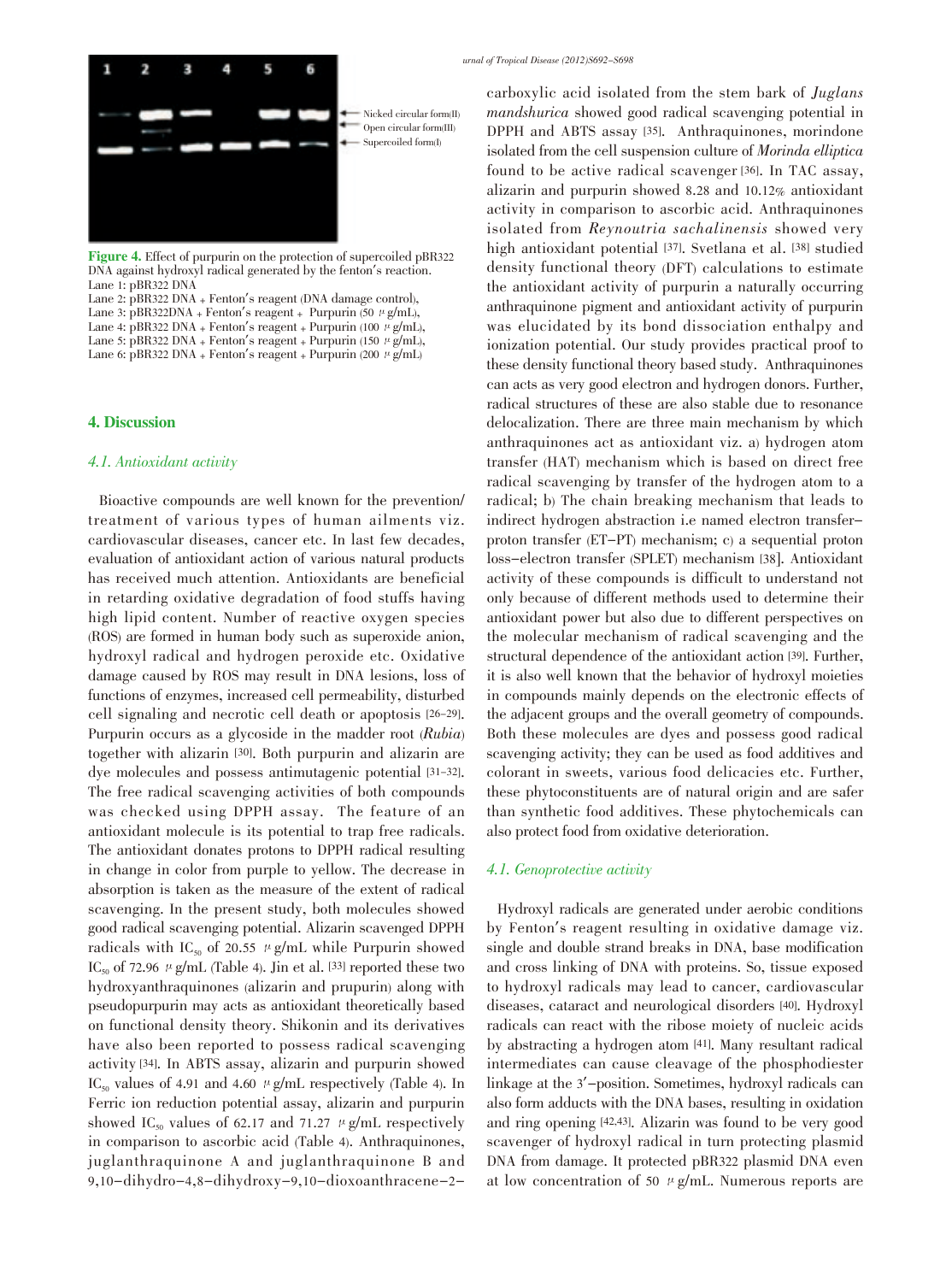available which showed that medicinal plants were effective in providing protection against hydrogen peroxide induced DNA damage<sup>[25,43,44]</sup>. On the other side, purpurin showed protection to pBR322 DNA only at low concentration of 50 and 100  $\mu$  g/mL. Above these concentrations it itself caused damage to DNA. At these concentrations, purpurin did not cause any damage to DNA. This damaging effect is enhanced, when fenton's reagent is also added to reaction mixture. This may because of that the purpurin may acts as prooxidant at higher concentration. It may acts as DNA protective at lower concentrations and DNA damaging at higher concentrations. It may be proposed that at higher concentrations, purpurin may bind to DNA and iron ions forming complex. It may lead to the reaction which results in the production of reactive oxygen species which may acts as DNA cleaving agent There are several reports which showed that many phytochemicals which are capable of generating ROS in presence of transition metals such as iron and copper. Presence of iron in living system may result in prooxidant action of phytoconstituents and consequently their cytotoxic effect [45,46].

The present study provides a better understanding of the antioxidant properties of the both anthraquinone molecules and also suggests the use of these anthraquinones in foods and as nutraceuticals.

# Conflict of interest statement

We declare that we have no conflict of interest.

# Acknowledgements

The authors are thankful to the Council of Scientific and Industrial research (CSIR) [38(1265)/10/EMR-II], New Delhi (India) for providing financial assistance. Madhu Chandel is grateful to UGC (DRS-SAP) for providing fellowship.

# **References**

- [1] Hellyer NE, Fraser I, Haddock-Fraser J. Food choice, health information and functional ingredients: An experimental auction employing bread. Food Policy 2012; 37: 232-245.
- [2] Aruoma OI, Coles LS, Landes B, Repine JE. Functional benefits of ergothioneine and fruit- and vegetable-derived nutraceuticals: Overview of the supplemental issue contents. Prev Med. 2012; 54: S4-S8
- [3] Dziri S, Hassen I, Fatnassi S, Mrabet Y, Casabianca H, Hanchi B,Hosni K. Phenolic constituents, antioxidant and antimicrobial activities of rosy garlic (Allium roseum var. odoratissimum). J Funct Foods 2012; doi:10.1016/j.jff.2012.01.010.
- [4] Bhuyan, R., Saikia, C.N. (2005). Isolation of colour components from native dye-bearing plants in northeastern India. Bioresource Technol. 2005; 96: 363-372.
- [5] Sewekow U. Natural dyes-an alternative to synthetic dyes.

Melliand Textilber. 1988; 9(4): 145-148.

- [6] Eom S, Shin D, Yoon K. Improving the dyeability of natural colourants on cotton by cationization. Ind J Fiber Text Res. 2001; 26(4): 425-431.
- [7] Garg A, Shenda S, Gupta KC. Effect of mordants on colour of natural dye extracted from tissue flowers (Butea mongsperma). Colourage 1991; 38(2): 50-53.
- [8] Sinha K, Saha PD, Datta S. Extraction of naturaldye from petals of Flame of forest (Butea monosperma) flower: Process optimization using response surface methodology (RSM). Dyes pigm. 2012; 94: 212-216
- [9] Abd Ghafar MF, Nagendra Prasad K, Weng KK, Ismail A. 2010. Flavonoid, hesperidine, total phenolic contents and antioxidant activities from Citrus species. Afr J Biotechnol. 2010; 9(3): 326-330.
- [10] Kumar RS, Rajkapoor B, Perumal P. Antioxidant activities of Indigofera cassioides Rottl. Ex. DC. Using various in vitro assay models. Asian Pac J Trop Biomed. 2012; 2: 256-261.
- [11] Kong KW, Junit SM, Aminudin N, Ismail A, Aziz AA. Antioxidant activities and polyphenolis from the shoots of Barringtonia racemosa (L.) Spreng in a polar to apolar medium system. Food Chem. 2012; 134: 324-332.
- [12] Mbaebie BO, Edeoga HO, Afolayan AJ. 2012. Phytochemical analysis and antioxidants activities of aqueous stem bark extract of Schotia latifolia Jacq. Asian Pac J Trop Biomed. 2012; 2: 118-124.
- [13] Divya Nair V, Panneerselvam R, Gopi R. Studies on methanolic extract of Rauvolfia species from Southern Western Ghats of India-In vitro antioxidant properties, characterisation of nutrients and phytochemicals. Ind Crop Prod. 2012; 39: 17- 25.
- [14] Zhong XK, Jin X, Lai F-Y, Lin Q-S, Jiang J-G. Chemical analysis and antioxidant activities in vitro of polysaccharide extracted from Opuntia ficus indica Mill. cultivated in China. Carbohydr Polym. 2010; 82: 722-727.
- [15] Kalyoncu F, Cetin B, Saglam H. Antimicrobial activity of common madder (Rubia tinctorum L.) Phytother Res. 2006; 20: 490-492.
- [16] Han YS, Van Der Heijden R, Verpoorte R.. Biosynthesis of anthraquinones in cell cultures of the Rubiaceae. Plant Cell Tiss Org. 2001; 67: 201-220.
- [17] Naeimi H, Namdari R. Rapid, efficient and one pot synthesis of anthraquinone derivatives catalyzed by Lewis acid/ methanesulfonic acid under heterogeneous conditions. Dyes Pigm. 2009; 8: 259-63.
- [18] Johnson RK, Zee-Cheng RK, Lee WW, Acton EM, Henry DW, Cheng CC. Experimental antitumor activity of aminoanthraquinones. Cancer Chemother Rep. 1979; 63: 425-39.
- [19] Banyai P, Kuzovkina IN, Kursinszki L, Szoke E. HPLC analysis of alizarin and purpurin produced by Rubia tinctorum L. hairy root cultures. Chromatographia. 2006; 63: 111-114.
- [20] De Santis D, Moresi M. Production of alizarin extracts from Rubia tinctorum and assessment of their dyeing properties. Ind. Crops Prod. 2007; 26: 151-162.
- [21] Blois MS. Antioxidant determinations by the use of a stable free radical. Nature 1958; 18: 1199-1200.
- [22] Re R, Pellegrini N, Proteggente A, Pannala A, Yang M, Rice-Evans C. Antioxidant activity applying an improved ABTS radical cation decolorization assay. Free Radical Biol Med. 1999; 26: 1231-1237.